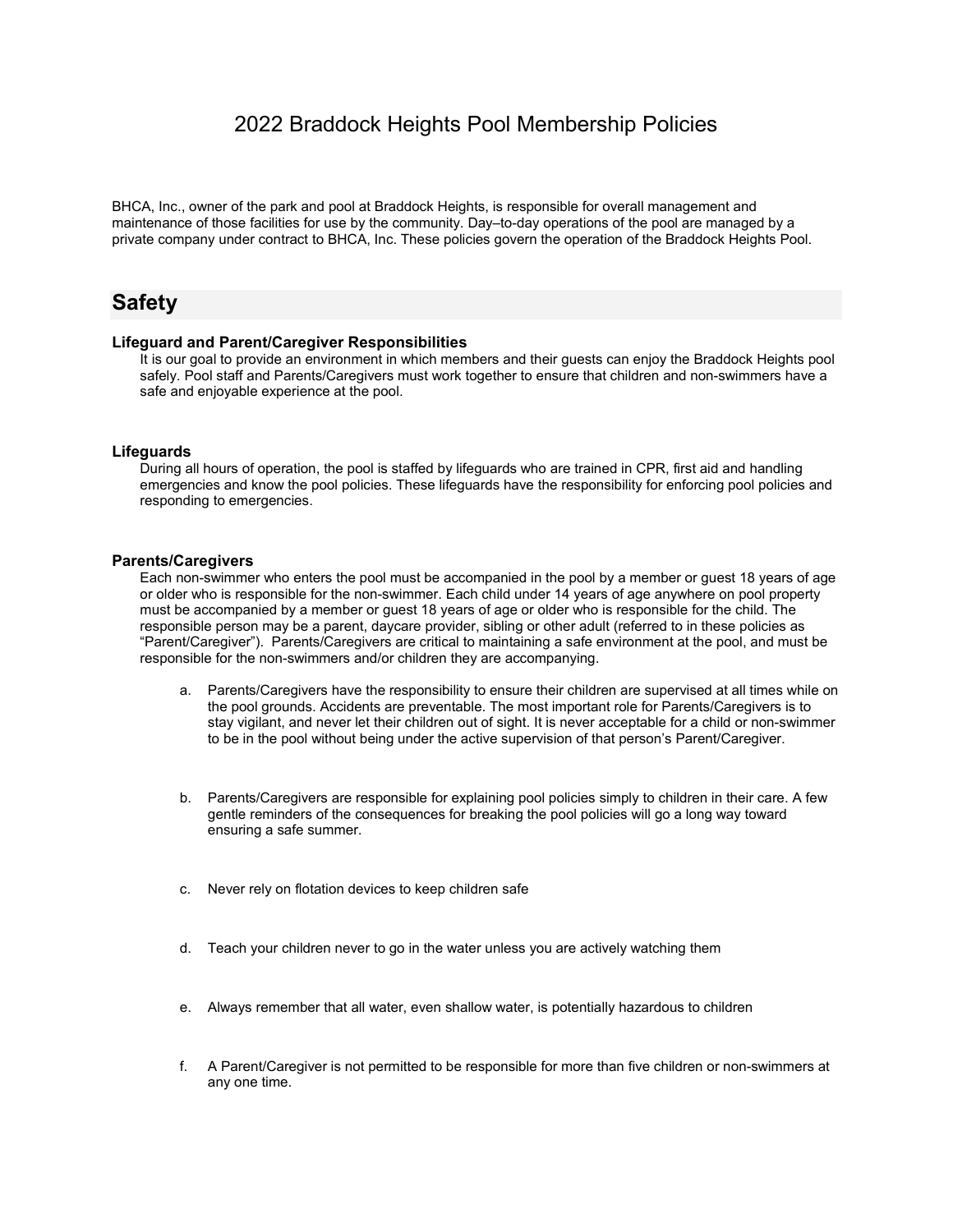- g. A person who is a "Daycare provider" member may only use the pool if accompanied by one of the primary members of the membership with which the daycare provider is associated.
- h. Parents/caregivers are responsible for their childrens' behavior while using the bathrooms.

### **Membership**

#### **General**

Each pool membership is issued to an individual (the "Primary Member"), annually upon receipt of a Complete Application (defined in Section 2.7). A Primary Member may add Family Members to his or her pool membership. "Family Members" are individuals who live with the Primary Member permanently in a single household. The BHCA reserves the right to require proof of residence such as driver's license or voter's card to be submitted with the pool application.

Memberships will be granted upon receipt of a complete membership application, supplemental documentation where required, current Primary Member and Family Member photos, and full payment.

During the early-bird registration period, existing pool members are given priority for joining the active pool roster in any given year.

#### **Initiation Fee**

A one-time initiation fee is required for any new membership.

#### **Annual Dues**

- a. All pool members must be members of the Braddock Heights Community Association ("BHCA") and must pay the BHCA annual dues.
- b. For each year that a member wishes to use the pool, the member must pay annual pool dues pursuant to the dues schedule. The dues payable for a membership are determined by the date upon which a Complete Application (defined in Section 2.7) is received by the BHCA.
- c. A Complete Application (defined in Section 2.7) must be received by the BHCA for a pool membership to be issued.
- d. Any dues not fully paid by May 1 are subject to late fees determined by the BHCA.
- e. By paying the dues each year, the pool members acknowledge that they have read, understood and agree to abide by the Pool policies.

#### **Transfer of Membership Prohibited**

Each membership is permanently associated with the named Primary Member. Other than as stated in a subsection below, a membership cannot be transferred from one Primary Member to another under any circumstances. With the consent of both spouses, a primary membership may be transferred from one spouse to another at any time and at no cost.

#### **Photos**

Along with payment of annual dues, each Primary Member and Family Members included in the membership must submit a current photo each year to be used in the Membersplash system. Gate Guards verify member photos upon entry. Photos must be submitted prior to opening day. A \$50 penalty fee will be assessed for each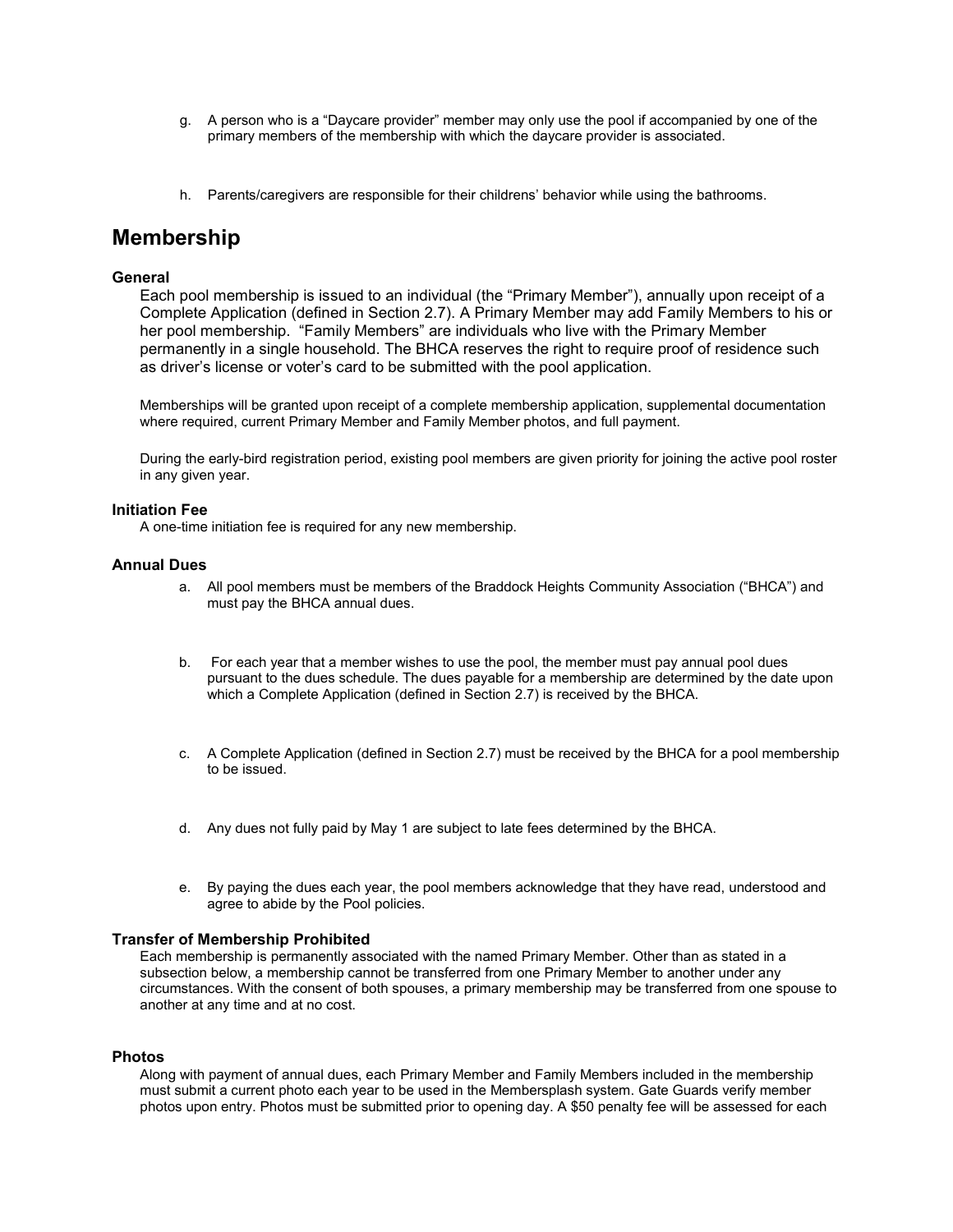missing picture after opening day and members will not be admitted to the pool until their picture(s) are uploaded into the system.

#### **Complete Application**

A membership will be issued only upon receipt of a "Complete Application" (if mailed, the mailed document(s) are deemed "received" on the postmark date). A Complete Application consists of the following:

- a. A completed application form
	- b. Acceptable photo(s) of each person identified on the membership application
	- c. Full payment, as determined by the date on which all of the elements of a Complete Application are received by the BHCA

Submission of an incomplete application will not hold a spot for the applicant and will not lock in the membership dues. Dues amount and issuance of a membership are determined by the date on which the last component of a Complete Application is received.

#### **Membership Limit**

The BHCA determines the maximum number of memberships permitted for any given year. Once the membership limit has been reached (i.e. when the number of Complete Applications received equals the number of maximum memberships allowed as determined by the BHCA), no additional memberships will be issued for that year.

#### **Guests/Guest Passes**

Individuals who are not pool members may use the pool if accompanied pool member.

- a. Each guest must pay the guest fee established by the BHCA.
- b. The pool member must stay at the pool while hosting a guest(s).
- c. Guest passes are non-refundable and are valid only for the season in which they are issued.
- d. At any one time, each member may be accompanied by up to a maximum of ten guests, subject to the Parent/Caregiver to child/non-swimmer ratio defined in Section 1.3(f).
- e. Notwithstanding the provisions of 3(d), no member is allowed to be accompanied by more than 5 guests at any one time unless that member notifies the pool manager at least 48 hours in advance of the visit that the guest is planning to come to the pool with more than 5 guests. The notification must include the date and time of the anticipated visit and the number and approximate ages of the guests.
- f. We welcome visits by supervised children in day-care programs, provided the visits adhere to the rules and policies in this document. That notwithstanding, any day-care program planning to bring children to the pool on a regular schedule must contact pool@braddockheights.org before the beginning of the season to allow pool management to coordinate day-care program visit schedules. While we will make all reasonable efforts to accommodate requests, we reserve the right to require day-program visit schedules to be modified to ensure that we can maintain a safe, enjoyable pool environment for all members and guests at all times.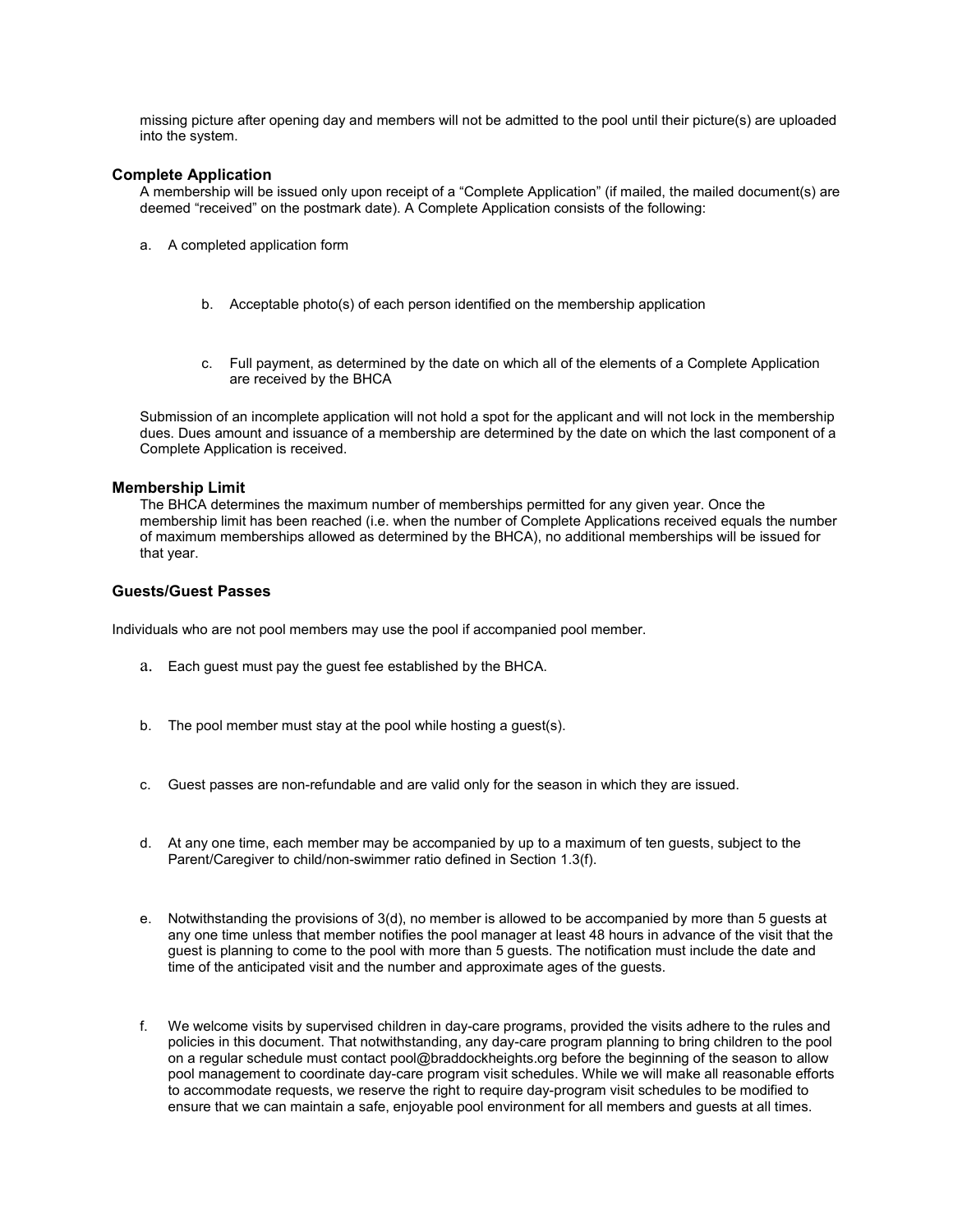## **Schedule/Usage**

#### **General Hours of Operation**

The pool opens on the Saturday of Memorial Day weekend and closes for the season on Labor Day. Pool hours are generally 11:00 a.m. until 8:00 p.m., seven days a week, Unscheduled or emergency closings may occur due to weather, contamination, or other circumstances, at the discretion of pool management. Pool hours are extended during the FCPS Summer Break.

#### **Admittance**

- a. Each member must check in with the Gate Guard upon entry.
- b. Each guest must be accompanied by a member.

#### **Swim Team**

During a portion of the summer, the Braddock Heights swim team may practice at the pool. In the event that practices take place during normal pool hours, at least one lap lane will be reserved for members and guests. The sliding board may be closed during swim team practices.

#### **Senior Swim**

First hour on Mondays, Wednesdays, and Fridays is reserved for members 60 and older.

### **Pool Policies**

- a. All persons must comply with the policies in this document and any rules posted on signs at the pool.
- b. All persons shall obey the instructions of the lifeguards.
- c.No persons shall use the pool unless it is officially open and lifeguards are on duty. Unauthorized use of the pool after hours will constitute a trespass and all violators may be subject to prosecution.
- d. Persons must not loiter around the guard chairs.
- e. All persons are required to wear a bathing suit that is appropriate for a family environment.
- f. Glass containers are strictly prohibited.
- g. Wheelies, shoes with embedded wheels, roller skates and skateboards are not permitted on the pool decking.
- h. Any radio, portable CD player, etc. that is brought to the pool may be used only with headphones.

i. No pets are permitted in the pool facility with the exception of service dogs, e.g., seeing-eye dogs.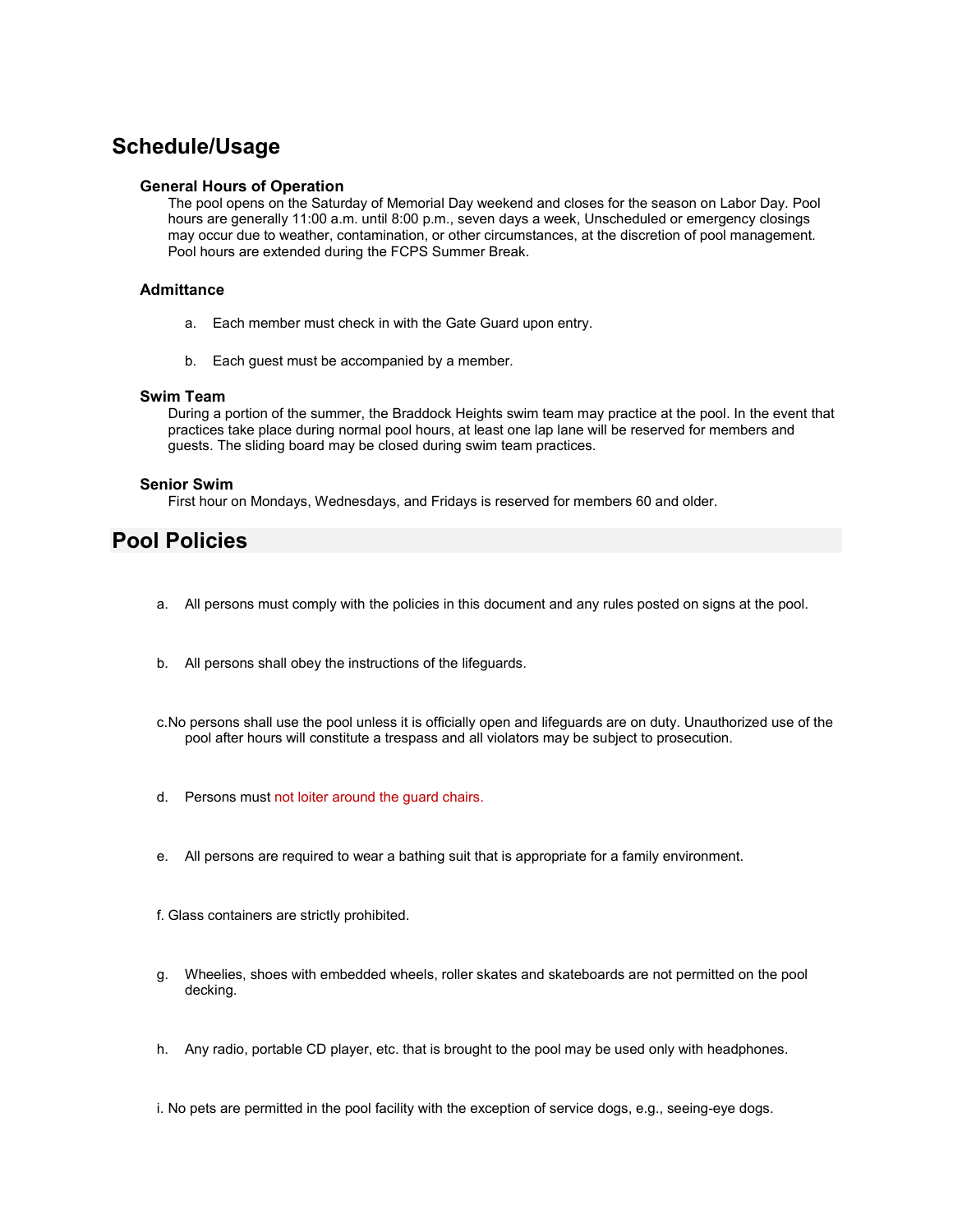- j. The use of kickboards, noodles, balls, water wings or any water toys will be at the discretion of the lifeguards and based on the size and character of the crowd and with regard for the safety of pool members. The use of rafts, inner tubes or squirt guns is prohibited.
- k.Chairs on the pool deck may be moved, but may not be rearranged for any use other than sitting. Chairs may not be placed in the baby pool.
- l. Wheeled vehicles (bicycles, skateboards, etc.) and playpens are not permitted in the pool area. Exceptions include wheelchairs and strollers. Bicycles are to be kept off the access ways to the pools.
- m. The BHCA is not responsible for items left at pools. Items found and turned into the pool office will be held for no longer than 30 days.
- n. Profane language is not permitted on the premises.
- o. Food is permitted on the pool deck only. Food/beverage containers must be plastic or metal only. Glass containers are not permitted in the pool enclosure. All refuse must be placed in containers provided.
- p. Chewing gum is not permitted on the premises.
- q. Alcoholic beverages are not permitted on the premises.
- r. Smoking is not permitted on the premises.
- s.The lap lanes must be reserved using the Membersplash system.
- t. Diving in the shallow end of the pool or into crowds is prohibited.
- u. Running, pushing, dunking, rough play, standing or sitting on another's shoulders, somersaults and other dangerous actions in the pool or from the pool edge are all prohibited.

v.Standing on the tables or chairs is prohibited.

w. Persons unable to demonstrate to the lifeguards an ability to swim without the use of a flotation device must be accompanied in the pool by a member or guest 18 years of age or older who is responsible for the non-swimmer. Upon request, the lifeguards will administer a test to assess the capability of any child.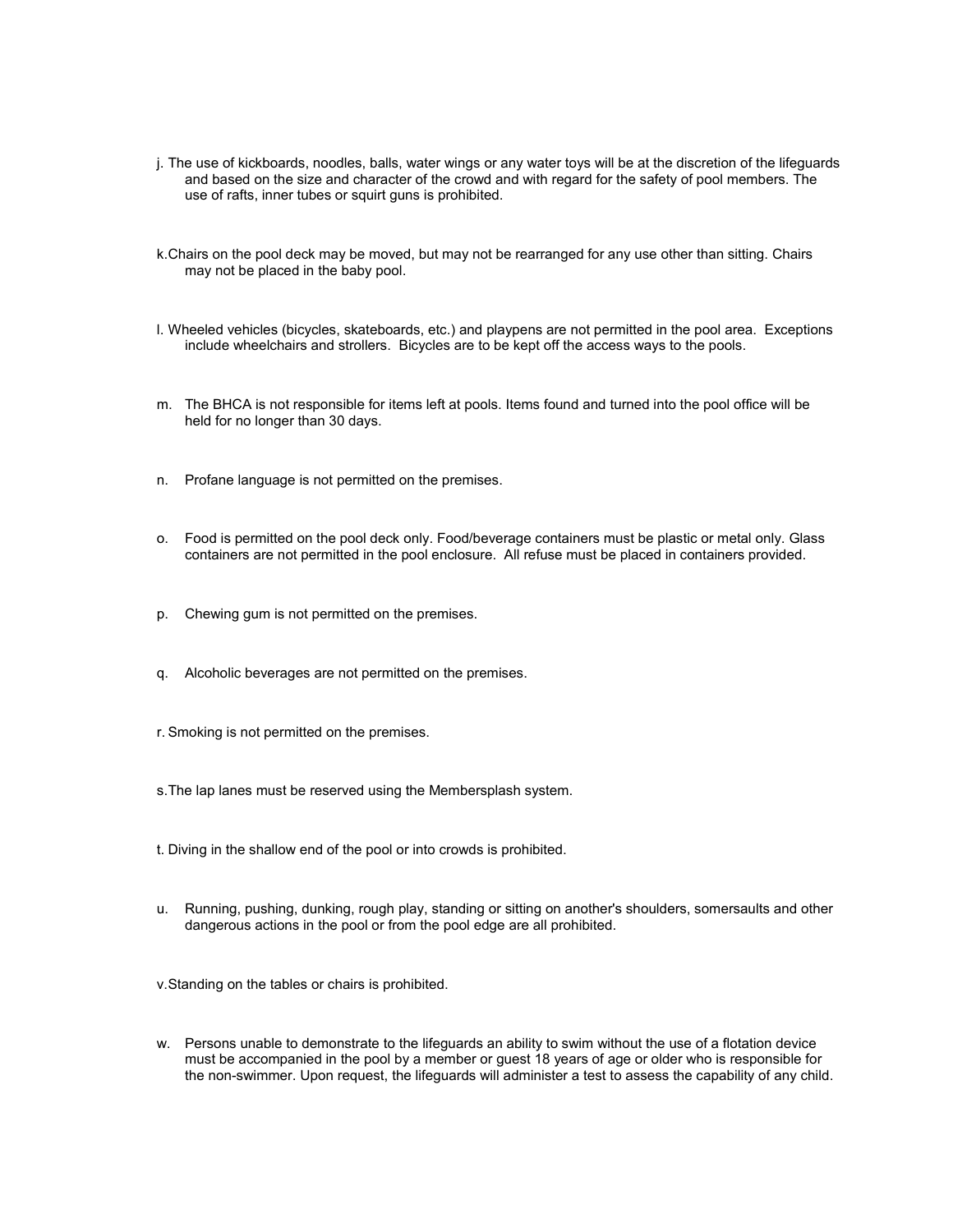x.The BHCA, Inc. and the Braddock Heights Pool are not responsible for damage to or loss of personal property of members using the pool

### **Health**

a. Maryland and Frederick County health regulations dictate that pools must be closed, super-chlorinated and cleaned when contaminated with human waste. It is the responsibility of members to attend to their children accordingly to avoid closure of the pool.

#### **Due to health department regulations, the pool must be closed for 16 hours following fecal contamination.**

- b. The pools will be closed and cleared under the authority of the pool manager when electrical or thunderstorms are in the area. Any person who refuses to leave the pool when asked to do so by pool personnel will be subject to suspension of pool privileges and their membership fee can be forfeited for that season. Per Frederick County Health Department policies, the pool must remain closed for at least 30 minutes following the last clap of thunder and/or bolt of lightning.
- c. Individuals with inflamed eyes, colds, open sores, bandages, diarrhea or any communicable disease may not use the pool.
- d. A fifteen-minute break period will be observed each hour of operation. At the beginning of the break period all individuals under 18 years old are required to clear the entire pool, including the diving well and the baby pool, except that an adult participating in adult swim in the main pool only may be accompanied by a child 5 years of age or younger.
- e. Spitting and spouting of water or similar unsanitary actions are not permitted.
- f. Parent/Caregivers are responsible for ensuring that the children in their care use the bathroom frequently enough to prevent fecal contamination or urination in the pool.
- g. Diapers may only be changed at one of the diaper-changing stations located inside the pool bathrooms. Under no circumstances may diapers be changed on the pool deck or grass area.

### **Diving Area**

- a. Diving board use is limited to persons who have the ability to swim without flotation devices
- b. Only one person at a time is allowed on the diving board.
- c. Users must delay a dive until the preceding diver is at the ladder.
- d. Repeated bouncing or other dangerous actions on the diving board are prohibited.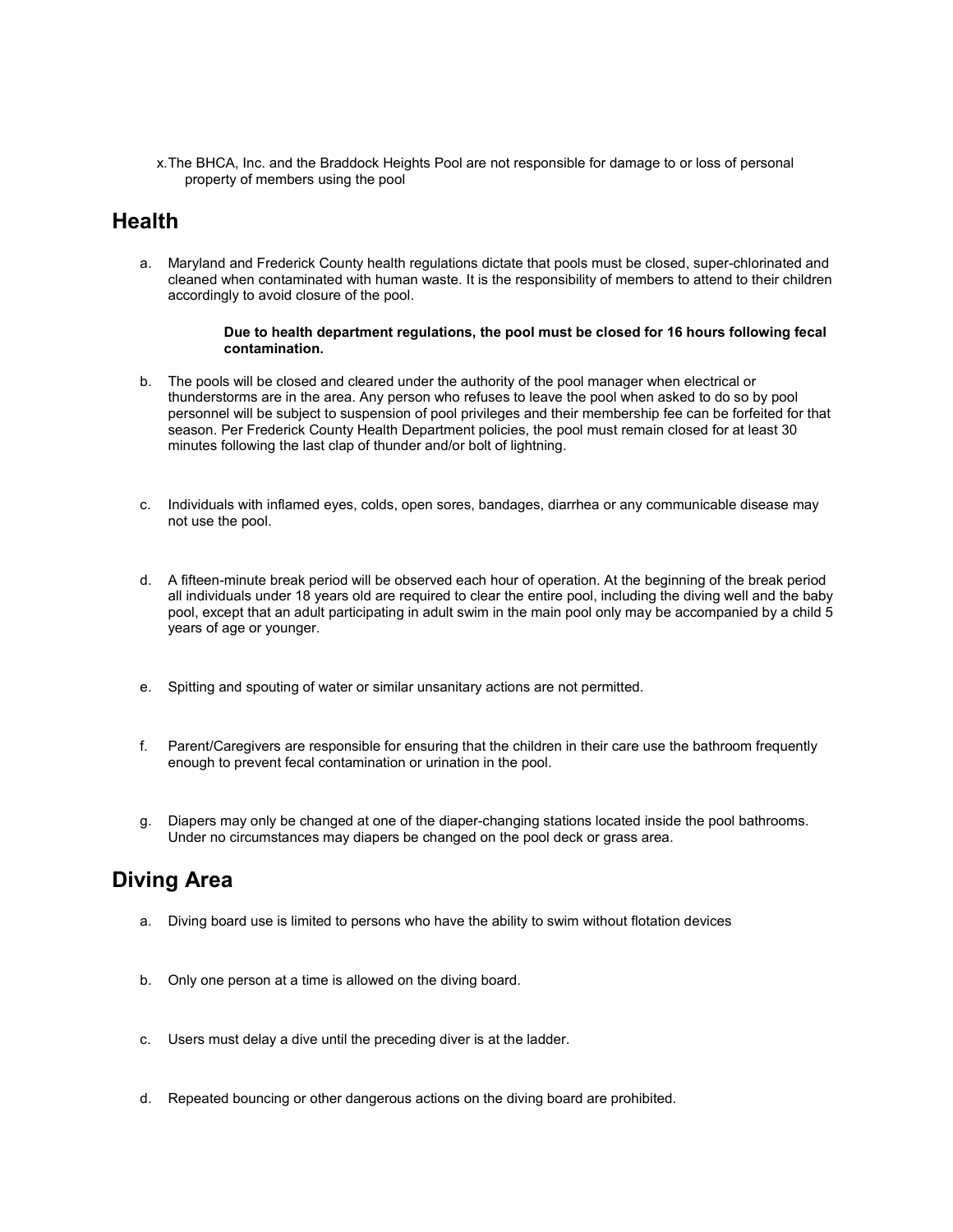- e. General swimming in the diving area is prohibited. Divers must swim directly out of the area after each dive.
- f. Flotation devices, noodles or other pool toys are prohibited in the diving area

### **Slide**

- a. Slide use may be prohibited at the discretion of the lifeguards when the pool is overcrowded.
- b. Users of the slide must slide down feet first.
- c. Only one person at a time is allowed at the top of the ladder.
- d. Users must delay sliding down the slide until the area is clear of other swimmers.
- e. The slide may not be used by non-swimmers.
- f. Swimmers must swim directly out of the landing area immediately after using the slide.
- g. Swimmers are prohibited from stopping inside the slide or hanging on the bottom of the slide.

### **Baby Pool**

- a. Parents/caregivers are responsible for monitoring their children in the baby pool. Lifeguards do not guard the baby pool.
- b. Use is restricted to children five years of age and under, and their Parents/Caregivers. Exceptions may be made for siblings of children under five years of age.
- c. Children under three years of age must wear appropriate covering such as disposable diapers made specifically for swimming.
- d. Strollers or small baby-carrying devices are permitted in the baby pool area only if space permits and at the discretion of the lifeguards.
- e. Playthings must be limited to small floating and non-breakable items.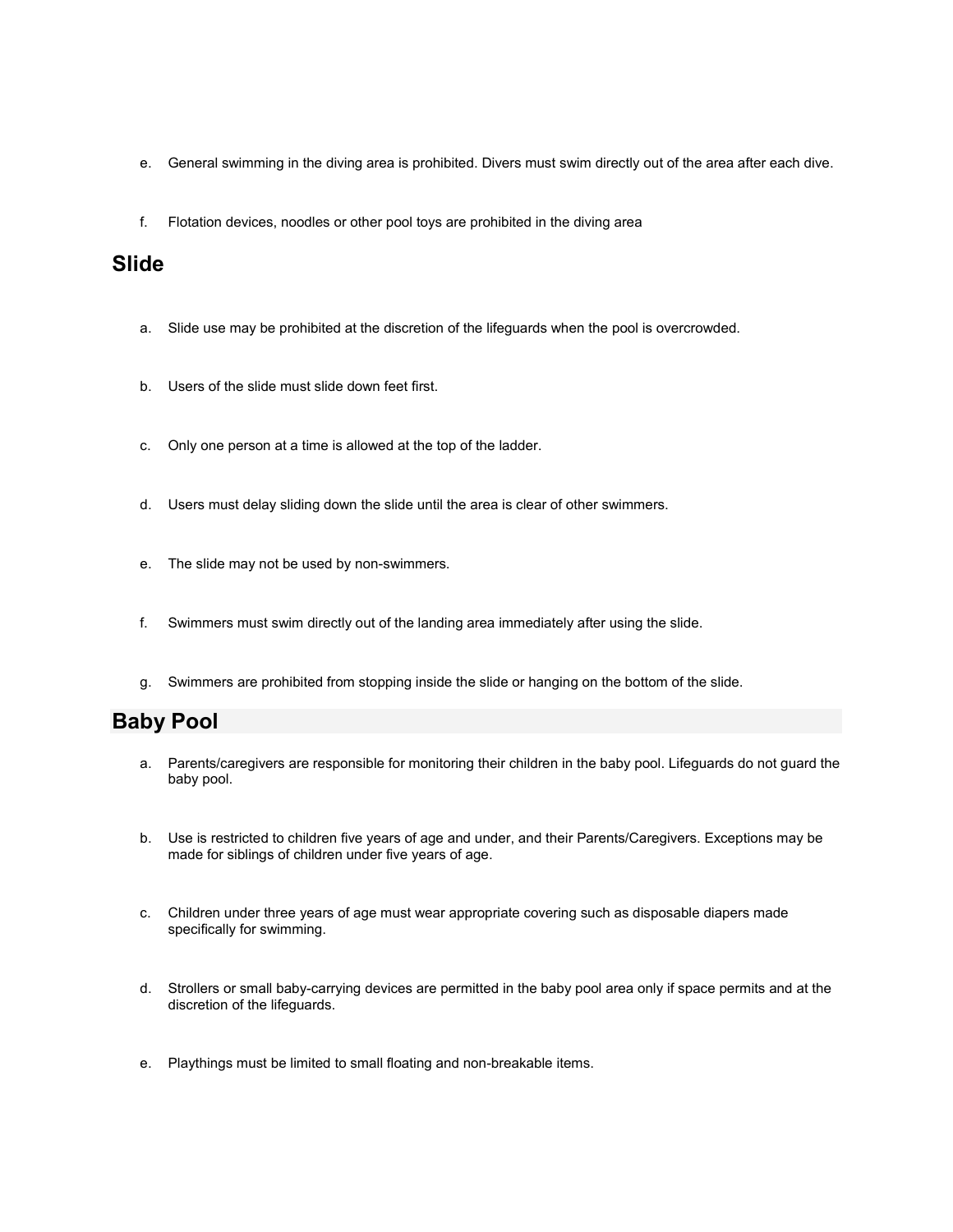# **Policy Enforcement**

- a. Any pool member who is caught trespassing will have all pool privileges suspended for an appropriate duration, and police action will be taken as necessary.
- b. Failure to comply with these policies, or any part thereof, shall be sufficient cause for members to be deprived of the use of the pool. The lifeguards or pool manager may suspend privileges for behavior and policy infractions from 30 minutes to 24 hours. All corrective action taken by the pool management staff must be reported on a daily basis to the BHCA. Based on the severity of the infringement, the lifeguard or pool manager may recommend to the BHCA that further corrective action be taken.
- c. The lifeguards or pool manager may suspend a pool member or guest due to behavioral or other problems. Under certain circumstances, suspensions may be sufficient cause for the member to have all pool privileges revoked permanently or for an extended period to be determined by the BHCA on a case-by-case basis.
- d. Any person responsible for fecal contamination, or responsible for a child who causes fecal contamination will be assessed a \$500 fine and possible termination of pool membership.
- e. Any person deliberately damaging pool furniture, equipment or structures, or who is trespassing when a pool is closed will be automatically suspended and police action taken where necessary.
- f. The cost of any and all damages caused by a member or guest must be reimbursed to the BHCA.
- g. If a pool pass is revoked for the season due to a behavioral issue, the membership fee shall be forfeited.
- h. Pool membership and guest passes are the right and property of the BHCA, are not transferable, and may be revoked at any time.

### **Refunds**

Pool memberships and guest pass purchases are non-refundable under any circumstances, except that a 100% refund of membership fee will be granted if requested in writing prior to the first day of the pool season.

### **Swim Instructors**

The BHCA, Inc. may contract with private companies or individuals who are authorized to give swim lessons at the pool. No unauthorized individuals or companies may offer swim lessons at the pool.

## **Liability Waiver**

All persons using the pool do so at their own risk. The BHCA, its board members, pool management and lifeguards assume no responsibility for any accident or injury in connection with the user of the pool or for any loss and/or damage to personal property.